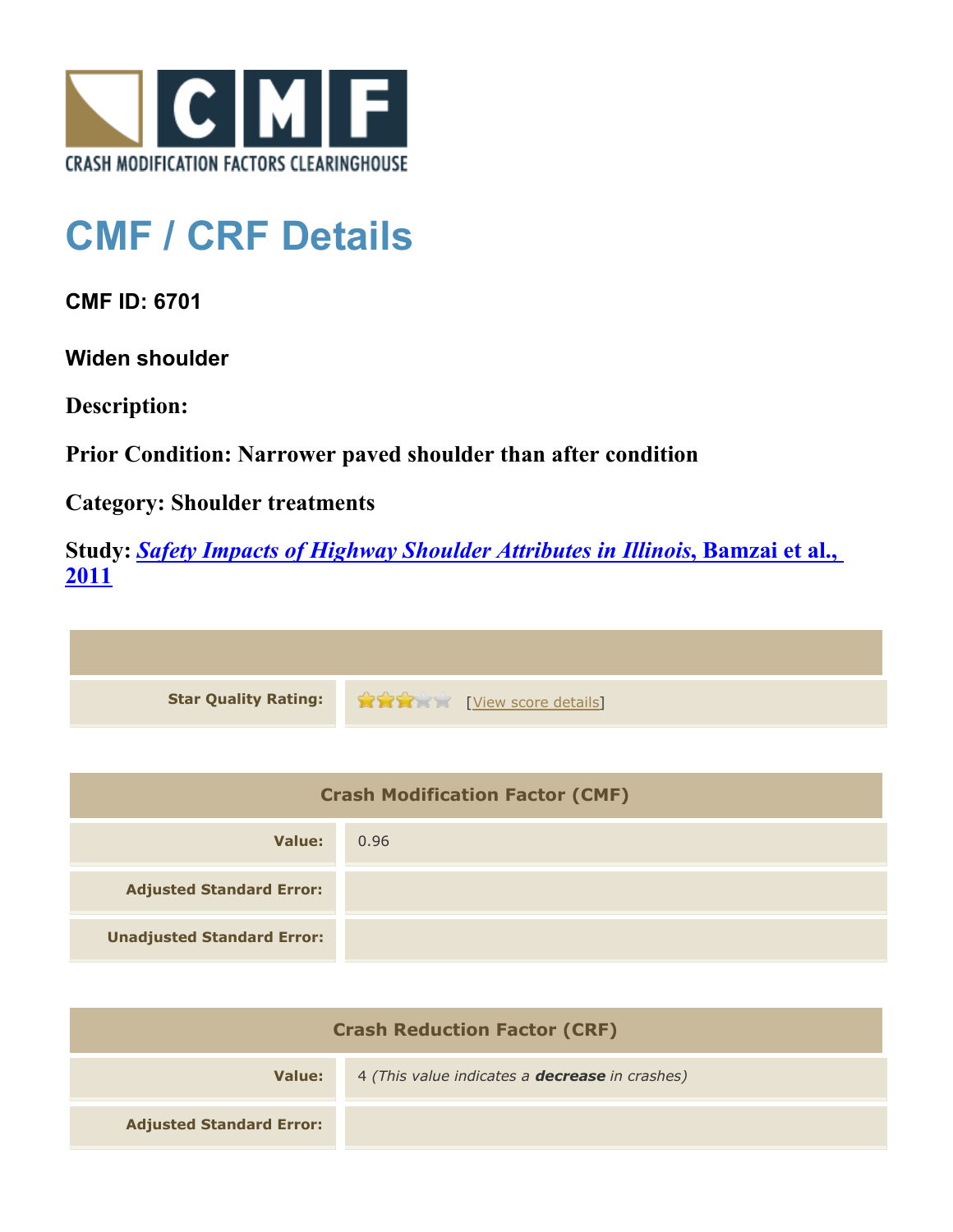| <b>Applicability</b>       |                                                |
|----------------------------|------------------------------------------------|
| <b>Crash Type:</b>         | Fixed object, Head on, Run off road, Sideswipe |
| <b>Crash Severity:</b>     | K (fatal)                                      |
| <b>Roadway Types:</b>      | Principal Arterial Interstate                  |
| <b>Number of Lanes:</b>    |                                                |
| <b>Road Division Type:</b> | Divided by Median                              |
| <b>Speed Limit:</b>        | 65                                             |
| <b>Area Type:</b>          | Rural                                          |
| <b>Traffic Volume:</b>     | 30000 Annual Average Daily Traffic (AADT)      |
| <b>Time of Day:</b>        | All                                            |

## *If countermeasure is intersection-based*

| <b>Intersection Type:</b>         |  |
|-----------------------------------|--|
| <b>Intersection Geometry:</b>     |  |
| <b>Traffic Control:</b>           |  |
| <b>Major Road Traffic Volume:</b> |  |
| <b>Minor Road Traffic Volume:</b> |  |

| <b>Development Details</b>      |              |
|---------------------------------|--------------|
| <b>Date Range of Data Used:</b> | 2000 to 2006 |
| <b>Municipality:</b>            |              |
| State:                          | IL           |